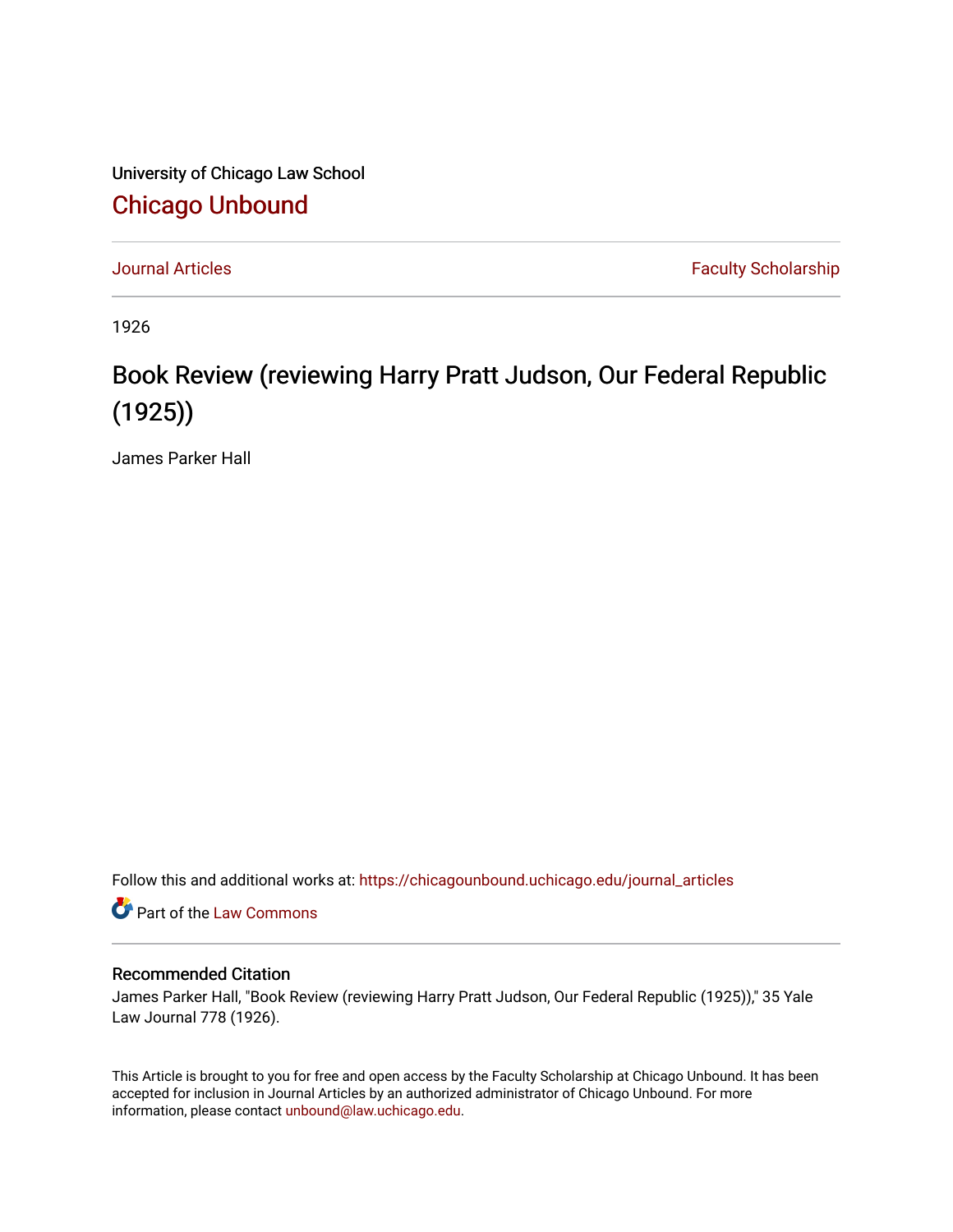Langdell's teachings concerning the impotence of equity is not quite clear to the reviewer.

Material affording opportunity to examine various types of injunctional orders, the problem of ordering "affirmative acts" as distinguished from orders not to refrain from doing or not-doing, material illustrative of the "flexibility" of injunctional orders issued and outstanding and the possibilities of their ramifications are fully presented under "Relief in Equitable Proceedings Against Torts" in Chapter IV. Rules touching awards of damages in addition to or in substitution for specific relief are also covered in this chapter-these problems being carried over into the Code states where the distinctions between actions at law and suits in equity "are abolished," but where questions of choice of actions and jury trial still come to the top.

Cases putting meaning into such formula as "balancing convenience," "discretion," "laches" and "clean hands" are brought in under "Defenses to Specific Relief Although Other Remedies Are Inadequate" in the fourth chapter. An editorial note on the "Effect of Legislative Changes in the Law of Torts" paves the way for *Truax v. Corrigan* and the problems signallized by that case.

In the final chapters consideration is had of the power of the official of the political state to invoke equitable relief for "Protection of Public and Social Interests," *Georgia v. Tennessee Copper Co.* and *In re Debs* having received text space. A survey of some problems of contempt and imprisonment therefor constitutes the problems of the last chapter--"The Enforcement of Specific Relief."

The author is substantially indebted to Ames, as he acknowledges, for text materials and materials used in annotating the text cases. The author's original citations are extensive, however, and include a full citation, of articles and notes from law school publications.

**WESLEY A. STURGES**

Yale University, School of Law.

*Our Federal Republic.* By Harry Pratt Judson. New York, The Mac-Millan Co., **1925. pp.** xii, **277.**

This is an interesting and timely book. It represents the frank but deliberately-formed views of the president emeritus of the University of Chicago upon some of the most fundamental problems in our national political life. It strongly argues that we have gone too far in giving to the federal government centralized control over matters that were formerly reserved to the states, that, in the interests of liberty, toleration, and **a** proper development of local responsibility, this tendency should **be checked,** and, if possible, reversed. One of the last paragraphs in the book reads: "There should be a Twentieth Amendment to the Federal Constitution. It should simply repeal all amendments following the Fourteenth." **(p. 267).** Nor are the views thus expressed merely the grumblings of a fearful or discontented conservative, as our younger school of radicals delights to picture them. President Judson's thesis is fairly presented and persuasively developed in an adequate setting of historical fact and political experience; and his conclusions, however debatable, cannot be dismissed to the satisfaction of any thoughtful mind by the use of a few of the large, vague adjectives, so common in the vocabulary of the *New Republic.*

The author first explains the basic idea of our government-which he happily calls "the federal equilibrium"---that certain powers shall be exercised by the national government for all, certain others by the state governments for their localities, and some are forbidden to the governments of both the nation and the states, being reserved to the people of the United States until such time (if ever) as, by constitutional amendment, their